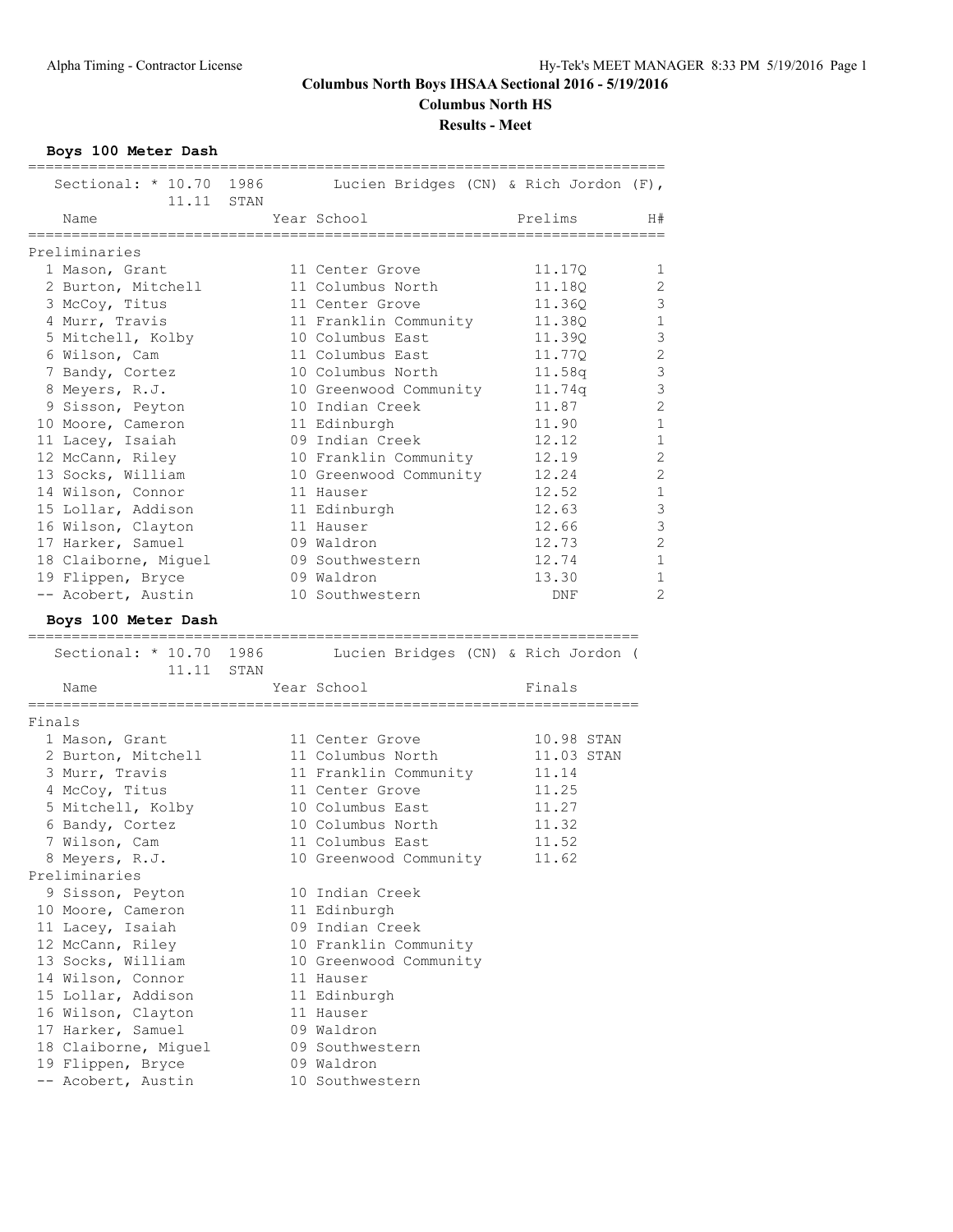# **Columbus North Boys IHSAA Sectional 2016 - 5/19/2016 Columbus North HS Results - Meet**

**Boys 200 Meter Dash**

|        |                                       |  | =====================                                       | ============================== |                  |
|--------|---------------------------------------|--|-------------------------------------------------------------|--------------------------------|------------------|
|        | Sectional: * 21.80 1986<br>22.34 STAN |  | Lucien Bridges (COLN), Columbus North                       |                                |                  |
|        | Name                                  |  | Year School                                                 | Prelims                        | H#<br>========== |
|        | 1 O'Neal, Steven                      |  | 12 Columbus East                                            | 23.160                         | $\overline{2}$   |
|        | 2 Mason, Grant                        |  | 11 Center Grove                                             | 23.23Q                         | - 1              |
|        | 3 Yeast, Russ                         |  | 11 Center Grove                                             | 23.58Q                         | 3                |
|        | 4 Burton, Mitchell                    |  | 11 Columbus North                                           | 23.47Q                         | $\overline{c}$   |
|        | 5 Algee, Alex                         |  | 12 Columbus North                                           | 23.55Q                         | 1                |
|        | 6 Murr, Travis                        |  | 11 Franklin Community 23.81Q                                |                                | 3                |
|        | 7 McCann, Riley                       |  | 10 Franklin Community                                       |                                | $\overline{c}$   |
|        | 8 Smith, Shane                        |  | 12 Edinburgh                                                | 24.40q<br>24.57q               | $\overline{2}$   |
|        | 9 Lacey, Isaiah                       |  | 09 Indian Creek                                             | 24.84                          | $\overline{c}$   |
|        | 10 Mitchell, Kolby                    |  | 10 Columbus East                                            | 24.92                          | 3                |
|        | 11 Socks, William                     |  | 10 Greenwood Community 25.00                                |                                | 3                |
|        | 12 Carr, Matt                         |  | 11 Greenwood Community                                      | 25.07                          | $\mathbf{2}$     |
|        | 13 Godsey, Grant                      |  | 09 Edinburgh                                                | 25.46                          | 1                |
|        | 14 Claiborne, Miguel                  |  | 09 Southwestern                                             | 26.15                          | 1                |
|        | 15 Hunter, Joe                        |  | 09 Hauser                                                   | 26.61                          | 3                |
|        | 16 Cameron, Dalton                    |  | 11 Waldron                                                  | 28.58                          | 1                |
|        | 17 Higdon, Devon                      |  | 10 Waldron                                                  | 28.88                          | $\overline{2}$   |
|        | Boys 200 Meter Dash                   |  |                                                             |                                |                  |
|        |                                       |  |                                                             |                                |                  |
|        |                                       |  | Sectional: * 21.80 1986 Lucien Bridges (COLN), Columbus Nor |                                |                  |
|        | 22.34 STAN<br>Name                    |  | Year School                                                 | Finals                         |                  |
|        |                                       |  |                                                             |                                |                  |
| Finals |                                       |  |                                                             |                                |                  |
|        | 1 Mason, Grant                        |  | 11 Center Grove                                             | 22.32 STAN                     |                  |
|        | 2 O'Neal, Steven                      |  | 12 Columbus East                                            | 22.76                          |                  |
|        | 3 Yeast, Russ                         |  | 11 Center Grove                                             | 22.76                          |                  |
|        | 4 Murr, Travis                        |  | 11 Franklin Community<br>11 Columbus North                  | 22.92<br>23.06                 |                  |
|        | 5 Burton, Mitchell                    |  | 12 Columbus North                                           | 23.73                          |                  |
|        | 6 Algee, Alex<br>7 McCann, Riley      |  |                                                             | 24.68                          |                  |
|        | 8 Smith, Shane                        |  | 10 Franklin Community                                       | 25.11                          |                  |
|        | Preliminaries                         |  | 12 Edinburgh                                                |                                |                  |
|        | 9 Lacey, Isaiah                       |  | 09 Indian Creek                                             |                                |                  |
|        | 10 Mitchell, Kolby                    |  | 10 Columbus East                                            |                                |                  |
|        | 11 Socks, William                     |  | 10 Greenwood Community                                      |                                |                  |
|        | 12 Carr, Matt                         |  | 11 Greenwood Community                                      |                                |                  |
|        | 13 Godsey, Grant                      |  | 09 Edinburgh                                                |                                |                  |
|        | 14 Claiborne, Miquel                  |  | 09 Southwestern                                             |                                |                  |
|        | 15 Hunter, Joe                        |  | 09 Hauser                                                   |                                |                  |
|        | 16 Cameron, Dalton                    |  | 11 Waldron                                                  |                                |                  |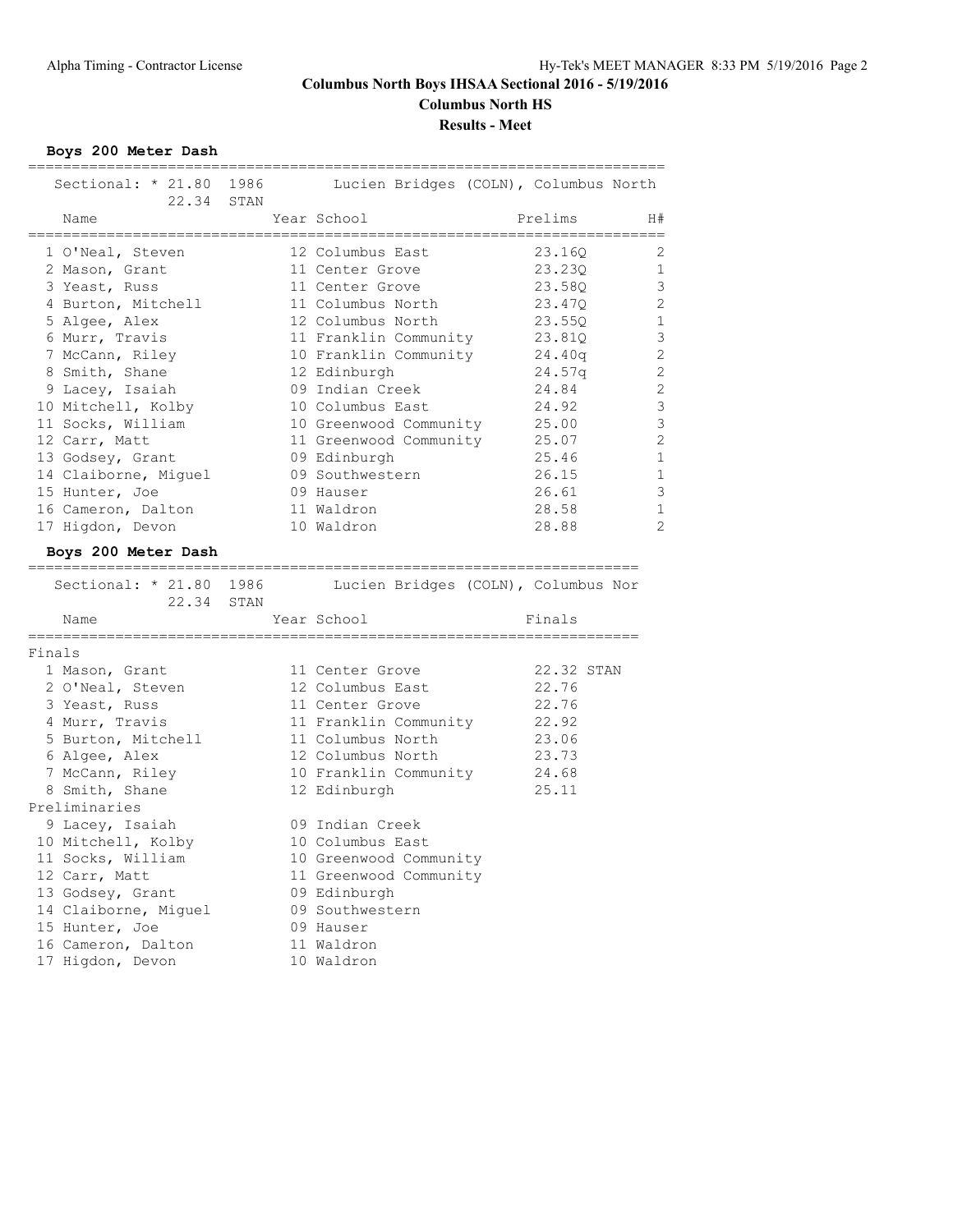### **Columbus North Boys IHSAA Sectional 2016 - 5/19/2016 Columbus North HS**

**Results - Meet**

**Boys 400 Meter Dash**

|        | Sectional: * 48.50 1985<br>49.37 STAN |  | Lee Bridges (COLN), Columbus North |         |                |
|--------|---------------------------------------|--|------------------------------------|---------|----------------|
|        | Name                                  |  | Year School                        | Finals  | H#             |
| Finals |                                       |  |                                    |         |                |
|        | 1 Smith, Zak                          |  | 12 Center Grove                    | 50.66   | $\overline{2}$ |
|        | 2 Bontrager, Logan                    |  | 11 Center Grove                    | 51.12   | $\overline{c}$ |
|        | 3 Fromer, Tyler                       |  | 10 Franklin Community              | 52.44   | $\overline{c}$ |
|        | 4 Pflueger, Robert                    |  | 11 Columbus North                  | 53.02   | $\overline{c}$ |
|        | 5 Pettit, Caleb                       |  | 10 Columbus East                   | 54.43   | $\overline{c}$ |
|        | 6 Spruill, Dalton                     |  | 11 Indian Creek                    | 54.47   | $1\,$          |
|        | 7 Ellis, Ross                         |  | 11 Franklin Community 54.71        |         | $\overline{c}$ |
|        | 8 Jiles, Kaemon                       |  | 11 Columbus North                  | 54.72   | $\overline{c}$ |
|        | 9 Hogan, Jamon                        |  | 10 Columbus East                   | 55.02   | $\overline{2}$ |
|        | 10 Schroering, Alec                   |  | 11 Greenwood Community             | 56.17   | $\mathbf{1}$   |
|        | 11 Silva, Jose                        |  | 11 Indian Creek                    | 57.40   | $\mathbf{1}$   |
|        | 12 Smith, Shane                       |  | 12 Edinburgh                       | 57.86   | $\mathbf{1}$   |
|        | 13 Sample, Aidan                      |  | 10 Southwestern                    | 57.99   | $\mathbf 1$    |
|        | 14 Henderson, Garrett                 |  | 12 Greenwood Community             | 59.27   | $\mathbf{1}$   |
|        | 15 Cameron, Dalton                    |  | 11 Waldron                         | 1:01.05 | 1              |

### **Boys 800 Meter Run**

|                    | Sectional: * 1:55.20 2013 Luke Bertolet, Greenwood Co<br>$1:55.36$ STAN                                                |         |                |
|--------------------|------------------------------------------------------------------------------------------------------------------------|---------|----------------|
| Name               | Year School                                                                                                            | Finals  | H#             |
| 1 Fill, Nathan     | 12 Center Grove                                                                                                        | 1:57.15 | 2              |
|                    | 57.171 (57.171) 1:57.145 (59.975)<br>2 Sauter, Reed 12 Center Grove                                                    | 1:57.99 | $\overline{2}$ |
|                    | 57.471 (57.471) 1:57.985 (1:00.515)<br>3 Veach, Hayden 12 Southwestern                                                 | 1:58.10 | $\overline{2}$ |
|                    | 57.934 (57.934) 1:58.098 (1:00.165)<br>4 McGaha, Chandler 11 Franklin Community<br>57.331 (57.331) 1:59.995 (1:02.665) | 2:00.00 | $\overline{2}$ |
| 5 Oskins, Lucas    | 11 Greenwood Community<br>57.716 (57.716) 2:00.212 (1:02.496)                                                          | 2:00.22 | $\overline{2}$ |
|                    | 6 Steward, Chandler 12 Columbus North<br>58.305 (58.305) 2:02.344 (1:04.039)                                           | 2:02.35 | $\overline{2}$ |
| 7 Decker, Nate     | 09 Indian Creek<br>59.221 (59.221) 2:03.982 (1:04.762)                                                                 | 2:03.99 | $\overline{2}$ |
|                    | 8 Atkison, Owen 69 Franklin Community<br>$1:00.866$ $(1:00.866)$ $2:09.059$ $(1:08.193)$                               | 2:09.06 | $\overline{2}$ |
| 9 Galle, Alex      | 12 Columbus East<br>$1:02.501$ $(1:02.501)$ $2:10.051$ $(1:07.550)$                                                    | 2:10.06 | $\overline{2}$ |
| 10 Vancuren, Isaac | 09 Columbus East<br>$1:03.614$ $(1:03.614)$ $2:13.691$ $(1:10.078)$                                                    | 2:13.70 | $\overline{2}$ |
| 11 Terhune, Conner | 10 Greenwood Community 2:13.78<br>$1:05.219$ $(1:05.219)$ $2:13.773$ $(1:08.555)$                                      |         | $\mathbf{1}$   |
|                    | 12 Fischer, Eli 11 Columbus North<br>$1:03.346$ $(1:03.346)$ $2:15.411$ $(1:12.065)$                                   | 2:15.42 | $\overline{2}$ |
| 13 Briggs, Brandon | 12 Indian Creek<br>$1:06.403$ $(1:06.403)$ $2:15.719$ $(1:09.316)$                                                     | 2:15.72 | $\mathbf{1}$   |
| 14 Burton, Austin  | 11 Edinburgh<br>$1:05.895$ $(1:05.895)$ $2:18.082$ $(1:12.188)$                                                        | 2:18.09 | $\mathbf{1}$   |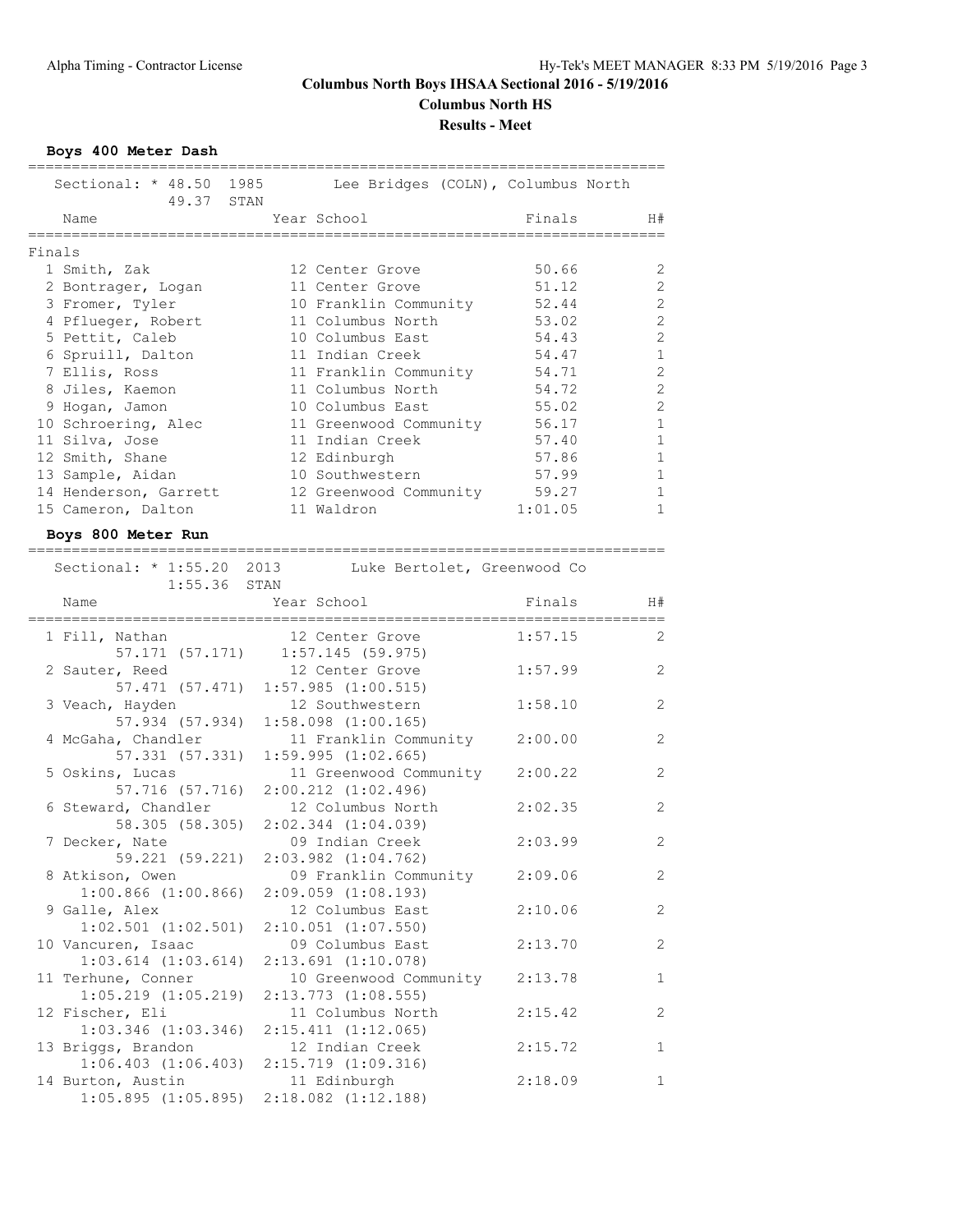**Columbus North HS**

**Results - Meet**

### **....Boys 800 Meter Run**

| 15 Albright, Hunter                             | 11 Hauser       | 2:21.00 |               |
|-------------------------------------------------|-----------------|---------|---------------|
| $1:13.568$ $(1:13.568)$ $2:20.996$ $(1:07.429)$ |                 |         |               |
| 16 Featherston, Brant                           | 11 Southwestern | 2:24.74 | $\mathbf{1}$  |
| $1:08.635$ $(1:08.635)$ $2:24.738$ $(1:16.103)$ |                 |         |               |
| 17 Everroad, Austin                             | 11 Hauser       | 2:26.24 | $\frac{1}{2}$ |
| $1:08.943$ $(1:08.943)$ $2:26.232$ $(1:17.289)$ |                 |         |               |
| 18 Simpson, Collin                              | 10 Waldron      | 2:32.76 |               |
| $1:11.255$ $(1:11.255)$ $2:32.758$ $(1:21.503)$ |                 |         |               |

### **Boys 1600 Meter Run**

| Sectional: * 4:10.89 2003<br>$4:17.47$ STAN |                                                 | Christian Wagner (COLN), Columbus                                       |                                           |
|---------------------------------------------|-------------------------------------------------|-------------------------------------------------------------------------|-------------------------------------------|
| Name                                        | Year School                                     | Finals                                                                  |                                           |
| 1 Pine, Ethan<br>1:08.120(1:08.120)         | 10 Greenwood Community 4:29.23                  | $2:17.232$ $(1:09.113)$ $3:25.862$ $(1:08.630)$                         |                                           |
| 2 Campbell, Joshua                          | 10 Franklin Community 4:29.67                   |                                                                         | $4:29.224$ $(1:03.362)$                   |
| $2:17.342$ $(2:17.342)$                     | $3:26.041$ $(1:08.699)$ $4:29.667$ $(1:03.626)$ |                                                                         |                                           |
| 3 Hodges, JT                                | 09 Center Grove                                 | 4:32.62                                                                 |                                           |
| $1:07.294$ $(1:07.294)$                     |                                                 | $2:15.642$ $(1:08.349)$ $3:27.237$ $(1:11.595)$ $4:32.617$ $(1:05.380)$ |                                           |
| 4 Fischer, Eli                              | 11 Columbus North                               | 4:33.06                                                                 |                                           |
| $1:07.071$ $(1:07.071)$                     |                                                 | 2:15.335 (1:08.265) 3:25.372 (1:10.038) 4:33.055 (1:07.683)             |                                           |
| 5 Embry, Alec                               | 11 Columbus North                               | 4:36.18                                                                 |                                           |
| $1:08.360$ $(1:08.360)$                     | $3:26.748$ $(2:18.389)$                         | 4:36.171(1:09.423)                                                      |                                           |
| 6 Hostetter, Peter                          | 12 Franklin Community 4:42.41                   |                                                                         |                                           |
| 1:09.610(1:09.610)                          | 2:19.757(1:10.148)                              | $3:31.972$ $(1:12.216)$                                                 | $4:42.404$ $(1:10.432)$                   |
| 7 Jones, Christopher                        | 10 Center Grove                                 | 4:48.07                                                                 |                                           |
| $1:08.187$ $(1:08.187)$                     | $2:17.712$ $(1:09.526)$                         | $3:31.447$ $(1:13.735)$                                                 | 4:48.070(1:16.623)                        |
| 8 Bean, Paul                                | 11 Columbus East                                | 4:48.94                                                                 |                                           |
| 1:08.415(1:08.415)                          | 2:19.620(1:11.205)                              | $3:33.135$ $(1:13.516)$                                                 | 4:48.940(1:15.805)                        |
| 9 Rimer, Ian                                | 10 Greenwood Community 4:49.76                  |                                                                         |                                           |
| $1:09.385$ $(1:09.385)$                     | $2:20.161$ $(1:10.776)$                         | $3:34.962$ $(1:14.802)$                                                 | $4:49.754$ $(1:14.792)$                   |
| 10 Dawson, Tucker                           | 12 Indian Creek                                 | 4:53.72                                                                 |                                           |
| $1:09.458$ $(1:09.458)$                     | $2:22.791$ $(1:13.333)$                         | $4:53.718$ $(2:30.928)$                                                 |                                           |
| 11 Slater, Hunter                           | 12 Greenwood Ch                                 | 4:54.75                                                                 |                                           |
| $1:08.738$ $(1:08.738)$                     | 2:19.915(1:11.178)                              | $3:36.860$ $(1:16.945)$ $4:54.742$ $(1:17.883)$                         |                                           |
| 12 Bowman, Sean                             | 11 Indian Creek                                 | 4:58.04                                                                 |                                           |
| $2:22.832$ $(2:22.832)$                     | $4:58.032$ $(2:35.200)$                         |                                                                         |                                           |
| 13 Deshmukh, Shaunak                        | 12 Columbus East                                | 4:59.98                                                                 |                                           |
| 1:12.000(1:12.000)                          | $2:27.878$ $(1:15.879)$                         | 4:59.975(2:32.098)                                                      |                                           |
| 14 Seelye, David                            | 10 Hauser                                       | 5:02.28                                                                 |                                           |
| $1:11.018$ $(1:11.018)$                     | $2:28.055$ $(1:17.038)$                         | $3:46.632$ $(1:18.578)$ $5:02.280$ $(1:15.648)$                         |                                           |
| 15 Mangrum, Kendall                         | 11 Southwestern                                 | 5:20.86                                                                 |                                           |
| $1:13.035$ $(1:13.035)$                     | 2:33.640(1:20.605)                              | $4:00.607$ $(1:26.968)$ $5:20.855$ $(1:20.249)$                         |                                           |
| 16 Nelis, Dylan                             | 09 Waldron                                      | 5:23.61                                                                 |                                           |
| $1:12.972$ $(1:12.972)$                     | $2:35.184$ $(1:22.212)$ $5:23.604$ $(2:48.420)$ |                                                                         |                                           |
| 17 Montgomery, Andrew                       | 10 Waldron                                      | 5:25.06                                                                 |                                           |
| $1:13.250$ $(1:13.250)$                     | $2:17.711$ $(1:04.462)$                         |                                                                         | $2:35.501$ (17.790) $5:25.054$ (2:49.553) |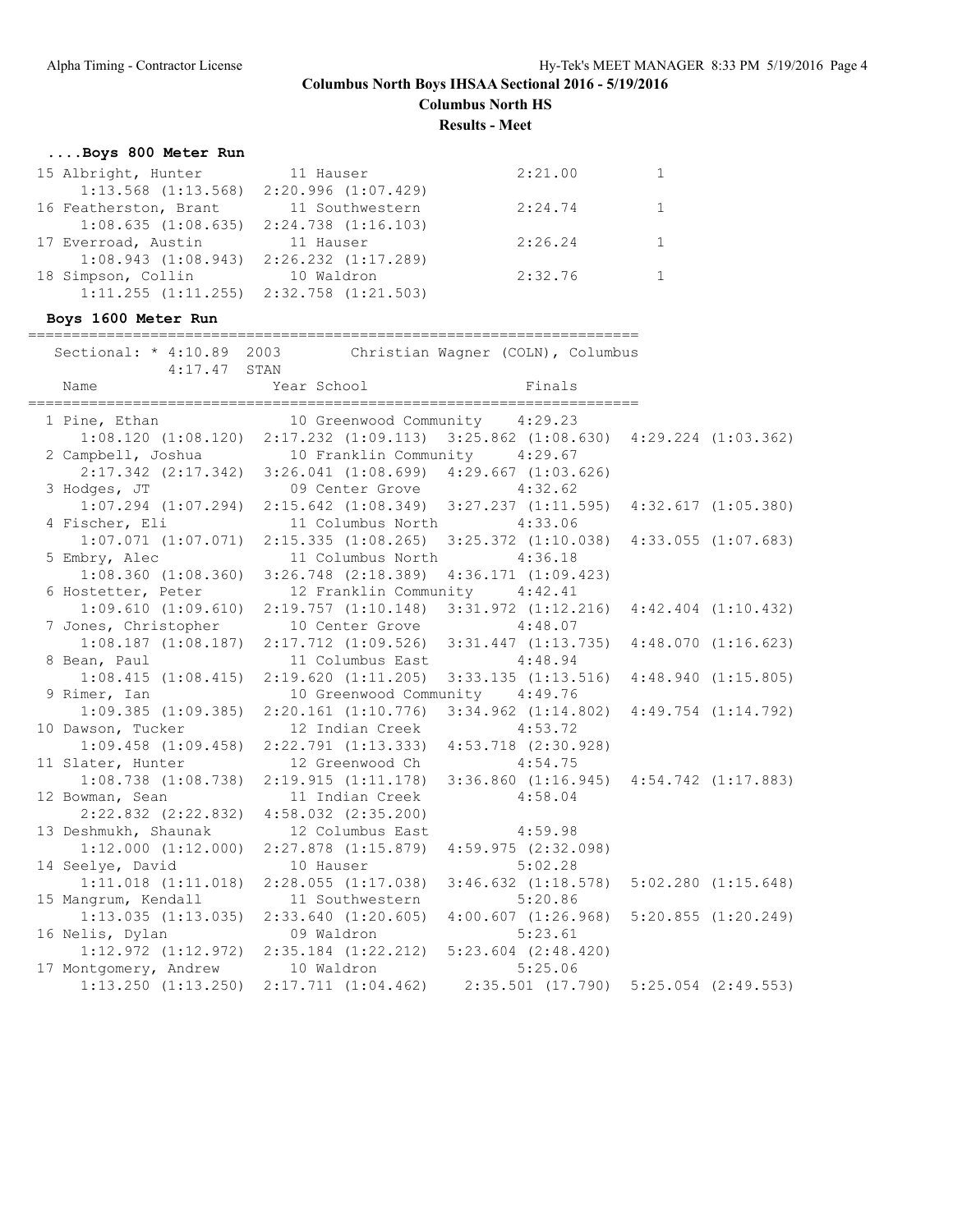**Columbus North HS**

**Results - Meet**

**Boys 3200 Meter Run**

| Sectional: * 8:53.80 2003 |             |                                                                                          | Christian Wagner (COLN), Columbus                |                         |
|---------------------------|-------------|------------------------------------------------------------------------------------------|--------------------------------------------------|-------------------------|
| 9:17.52 STAN<br>Name      | Year School |                                                                                          | Finals                                           |                         |
| 1 Hodges, JT              |             | 09 Center Grove                                                                          | 9:40.29                                          |                         |
| $1:14.214$ $(1:14.214)$   |             | $2:28.167$ $(1:13.953)$ $3:42.354$ $(1:14.188)$                                          |                                                  | $4:55.458$ $(1:13.105)$ |
| $6:08.054$ $(1:12.596)$   |             | $7:22.667$ $(1:14.613)$                                                                  | $8:33.731$ $(1:11.065)$                          | $9:40.284$ $(1:06.553)$ |
| 2 Yeend, Nick             |             | 11 Southwestern                                                                          | 9:42.25                                          |                         |
| 1:14.505(1:14.505)        |             | $2:28.024$ $(1:13.519)$                                                                  | $3:42.085$ $(1:14.062)$ $4:55.182$ $(1:13.098)$  |                         |
| $6:08.668$ $(1:13.486)$   |             | $7:22.928$ $(1:14.260)$                                                                  | $8:34.002$ $(1:11.075)$                          | $9:42.245$ $(1:08.243)$ |
| 3 Smith, Hunter           |             | 12 Greenwood Community 9:45.71                                                           |                                                  |                         |
| $1:13.905$ $(1:13.905)$   |             | $2:28.461$ $(1:14.556)$                                                                  | 3:42.570(1:14.109)                               | $4:54.794$ $(1:12.225)$ |
| $6:07.667$ $(1:12.873)$   |             | $7:22.488$ $(1:14.822)$                                                                  | 8:36.510(1:14.022)                               | $9:45.702$ $(1:09.193)$ |
| 4 Rankin, Ben             |             | 12 Columbus North                                                                        | 9:45.72                                          |                         |
| $1:13.317$ $(1:13.317)$   |             | $2:27.550$ $(1:14.233)$                                                                  | $3:41.374$ $(1:13.825)$                          | 4:54.857(1:13.483)      |
| $6:08.311$ $(1:13.455)$   |             | $7:22.954$ $(1:14.643)$                                                                  | 8:38.351 (1:15.398)                              | $9:45.712$ $(1:07.362)$ |
| 5 Brooks, Elijah          |             | 11 Columbus North                                                                        | 9:55.27                                          |                         |
| $1:13.102$ $(1:13.102)$   |             | 2:27.320(1:14.218)                                                                       | $3:41.645$ $(1:14.326)$                          | $4:54.525$ $(1:12.880)$ |
| 6:07.495(1:12.970)        |             | $7:22.422$ $(1:14.928)$                                                                  | $8:37.658$ $(1:15.236)$                          | $9:55.268$ $(1:17.610)$ |
| 6 Campbell, Joshua        |             | 10 Franklin Community 10:02.13                                                           |                                                  |                         |
| $1:13.875$ $(1:13.875)$   |             | $2:29.604$ $(1:15.729)$ $3:44.040$ $(1:14.436)$                                          |                                                  | $4:58.088$ $(1:14.049)$ |
| $7:30.172$ $(2:32.085)$   |             | $8:47.280$ $(1:17.108)$ $10:02.122$ $(1:14.843)$                                         |                                                  |                         |
| 7 Turk, Riley             |             | 12 Center Grove                                                                          | 10:10.20                                         |                         |
| $1:13.632$ $(1:13.632)$   |             | $2:28.698$ $(1:15.066)$ $3:42.950$ $(1:14.252)$                                          |                                                  | $4:58.492$ $(1:15.543)$ |
| $7:36.121$ $(2:37.629)$   |             | $8:56.174$ $(1:20.053)$ $10:10.195$ $(1:14.022)$                                         |                                                  |                         |
| 8 Bixler, Andrew          |             | 09 Franklin Community 10:14.05                                                           |                                                  |                         |
| 1:14.760(1:14.760)        |             | $2:30.994$ $(1:16.235)$ $3:45.454$ $(1:14.460)$                                          |                                                  | $6:19.961$ $(2:34.508)$ |
| 7:38.747(1:18.786)        |             | 8:59.252 (1:20.506) 10:00.128 (1:00.876)                                                 |                                                  | 10:14.045(13.918)       |
| 9 Neihart, Ezekiel        |             | 12 Greenwood Community 10:27.73                                                          |                                                  |                         |
| 1:14.100(1:14.100)        |             | $2:29.188$ $(1:15.089)$ $3:43.648$ $(1:14.460)$                                          |                                                  | $4:59.231$ $(1:15.583)$ |
| $7:46.848$ $(2:47.618)$   |             | 9:10.407 (1:23.559) 10:27.724 (1:17.318)                                                 |                                                  |                         |
| 10 Sensanbaugher, Josh    |             | 11 Columbus East                                                                         | 10:34.04                                         |                         |
| $1:14.450$ $(1:14.450)$   |             | $2:30.367$ $(1:15.918)$ $3:46.180$ $(1:15.813)$                                          |                                                  | $5:06.181$ $(1:20.002)$ |
| $6:29.415$ $(1:23.235)$   |             | 7:54.585 (1:25.170) 9:18.908 (1:24.323) 10:34.034 (1:15.126)                             |                                                  |                         |
| 11 Seelye, David          | 10 Hauser   |                                                                                          | 11:08.76                                         |                         |
| $1:16.028$ $(1:16.028)$   |             | 2:35.684 (1:19.656) 3:55.870 (1:20.186) 5:20.462 (1:24.593)                              |                                                  |                         |
| $6:47.911$ $(1:27.449)$   |             | $8:17.478$ $(1:29.568)$                                                                  | $9:46.637$ $(1:29.159)$ $11:08.758$ $(1:22.122)$ |                         |
| 12 Tucker, Andrew         |             | 11 Southwestern                                                                          | 11:21.69                                         |                         |
| $1:13.780$ $(1:13.780)$   |             | $2:31.918$ $(1:18.139)$                                                                  | $3:56.585$ $(1:24.668)$ $5:25.894$ $(1:29.309)$  |                         |
| $6:57.685$ $(1:31.792)$   |             | $8:28.935$ $(1:31.250)$ $11:21.684$ $(2:52.749)$                                         |                                                  |                         |
| 13 Scoville, Joseph       | 11 Waldron  |                                                                                          | 11:23.09                                         |                         |
| $1:14.454$ $(1:14.454)$   |             | $2:32.024$ $(1:17.570)$                                                                  | $3:57.038$ $(1:25.015)$ $5:26.257$ $(1:29.219)$  |                         |
| $6:57.900$ $(1:31.643)$   |             | 8:29.128 (1:31.229) 10:00.461 (1:31.333) 11:23.088 (1:22.628)                            |                                                  |                         |
| 14 Montgomery, Zachary    | 10 Waldron  |                                                                                          | 11:45.33                                         |                         |
| $1:15.850$ $(1:15.850)$   |             | $2:36.467$ $(1:20.618)$<br>8:46.940 (1:36.676) 10:22.988 (1:36.049) 11:45.324 (1:22.336) | $4:02.607$ $(1:26.140)$ $5:34.520$ $(1:31.913)$  |                         |
| $7:10.264$ $(1:35.745)$   |             |                                                                                          |                                                  |                         |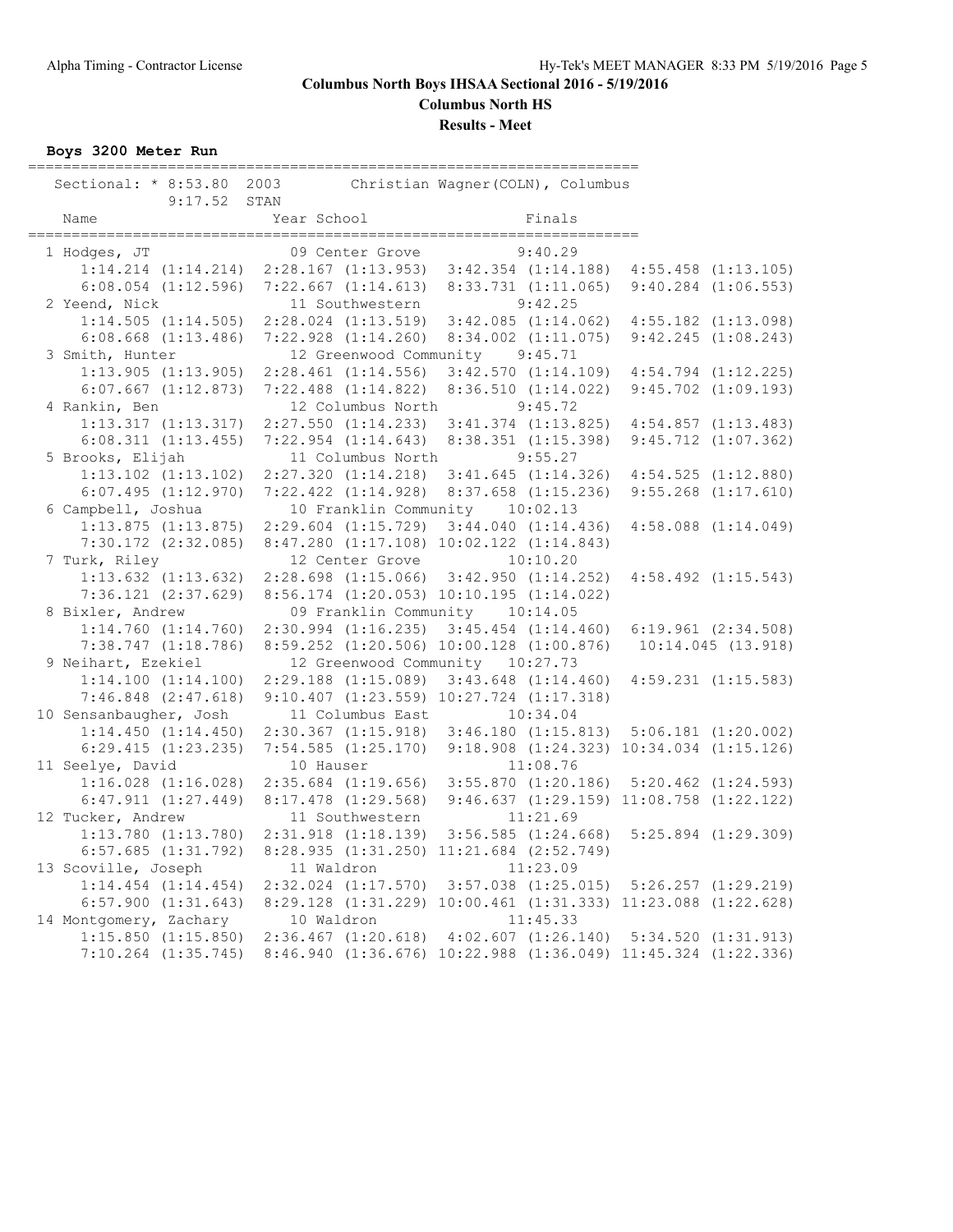## **Columbus North Boys IHSAA Sectional 2016 - 5/19/2016 Columbus North HS Results - Meet**

**Boys 110 Meter Hurdles**

|                                                                                                                      | Sectional: * 14.06 5/22/2014 Justin Veteto, Center Grove |
|----------------------------------------------------------------------------------------------------------------------|----------------------------------------------------------|
|                                                                                                                      | Sectional: * 14.06 5/22/2014 Justin Veteto, Center Grove |
| 14.87 STAN                                                                                                           |                                                          |
| Name                                                                                                                 | Year School<br>Prelims<br>H#                             |
|                                                                                                                      |                                                          |
| Preliminaries                                                                                                        |                                                          |
| 1 Barnett, Samuel                                                                                                    | 11 Franklin Community<br>11 Center Crown<br>15.08Q<br>1  |
| 2 Goines, Christian                                                                                                  | $\mathbf{2}$<br>11 Center Grove<br>15.12Q                |
| 3 Perry, Triston                                                                                                     | 2<br>11 Columbus North<br>15.35Q                         |
| 4 Ables, Bryce<br>5 Gaddy, Alex                                                                                      | $\mathbf{1}$<br>12 Columbus North<br>15.83Q              |
|                                                                                                                      | 11 Franklin Community 16.17q<br>2                        |
| 6 Patton, Nick                                                                                                       | 09 Greenwood Community 16.52q<br>1                       |
| 7 Hohlt, Sam                                                                                                         | 09 Center Grove<br>1<br>17.07q                           |
| 8 Gilpin, Carson                                                                                                     | 10 Columbus East<br>1<br>19.00q                          |
| 9 Bogemann, Ty                                                                                                       | $\mathbf 1$<br>10 Waldron<br>19.07                       |
| 10 Yarling, Bailey                                                                                                   | $\mathbf{2}$<br>19.19<br>09 Waldron                      |
| 11 Stadtmiller, Brendan                                                                                              | $\sqrt{2}$<br>09 Columbus East<br>19.28                  |
| 12 Logan, Lex                                                                                                        | 09 Greenwood Community 20.15<br>2                        |
| 13 Kissell, Broc                                                                                                     | 09 Southwestern<br>1<br>20.86                            |
| 14 Smith, Trenton                                                                                                    | 22.83<br>1<br>10 Edinburgh                               |
| Boys 110 Meter Hurdles                                                                                               |                                                          |
|                                                                                                                      |                                                          |
| Sectional: * 14.06 5/22/2014 Justin Veteto, Center Grove<br>Sectional: * 14.06 5/22/2014 Justin Veteto, Center Grove |                                                          |
|                                                                                                                      |                                                          |
| 14.87 STAN                                                                                                           |                                                          |
| Year School<br>Name                                                                                                  | Finals                                                   |
| Finals                                                                                                               |                                                          |
| 1 Barnett, Samuel                                                                                                    | 11 Franklin Community 14.95                              |
| 2 Perry, Triston                                                                                                     | 11 Columbus North<br>15.04                               |
| 3 Goines, Christian                                                                                                  | 11 Center Grove<br>15.13                                 |
| 4 Ables, Bryce                                                                                                       | 12 Columbus North<br>15.54                               |
| 5 Patton, Nick                                                                                                       | 15.75<br>09 Greenwood Community                          |
| 6 Gaddy, Alex                                                                                                        | 11 Franklin Community 16.03                              |
| 7 Hohlt, Sam                                                                                                         | 16.69                                                    |
| 8 Gilpin, Carson                                                                                                     | US Center Grove<br>10 Columbus East<br>18.45             |
| Preliminaries                                                                                                        |                                                          |
| 9 Bogemann, Ty                                                                                                       | 10 Waldron                                               |
| 10 Yarling, Bailey                                                                                                   | 09 Waldron                                               |
|                                                                                                                      |                                                          |
| 11 Stadtmiller, Brendan<br>12 Logan, Lex<br>12 Logan, Lex                                                            | 09 Columbus East<br>09 Greenwood Community               |
| 13 Kissell, Broc                                                                                                     | 09 Southwestern                                          |
| 14 Smith, Trenton                                                                                                    | 10 Edinburgh                                             |
| Boys 300 Meter Hurdles                                                                                               |                                                          |
|                                                                                                                      |                                                          |
| 0.012                                                                                                                |                                                          |

| Sectional: * 37.55 2013 | 38.82 | STAN | Conner Stapleton, Center Grove |            |    |
|-------------------------|-------|------|--------------------------------|------------|----|
| Name                    |       |      | Year School                    | Finals     | H# |
| Finals                  |       |      |                                |            |    |
| 1 Hohlt, Jackson        |       |      | 12 Center Grove                | 38.72 STAN | 3  |
| 2 Ables, Bryce          |       |      | 12 Columbus North              | 39.64      | 3  |
| 3 Barnett, Samuel       |       |      | 11 Franklin Community          | 40.38      | 3  |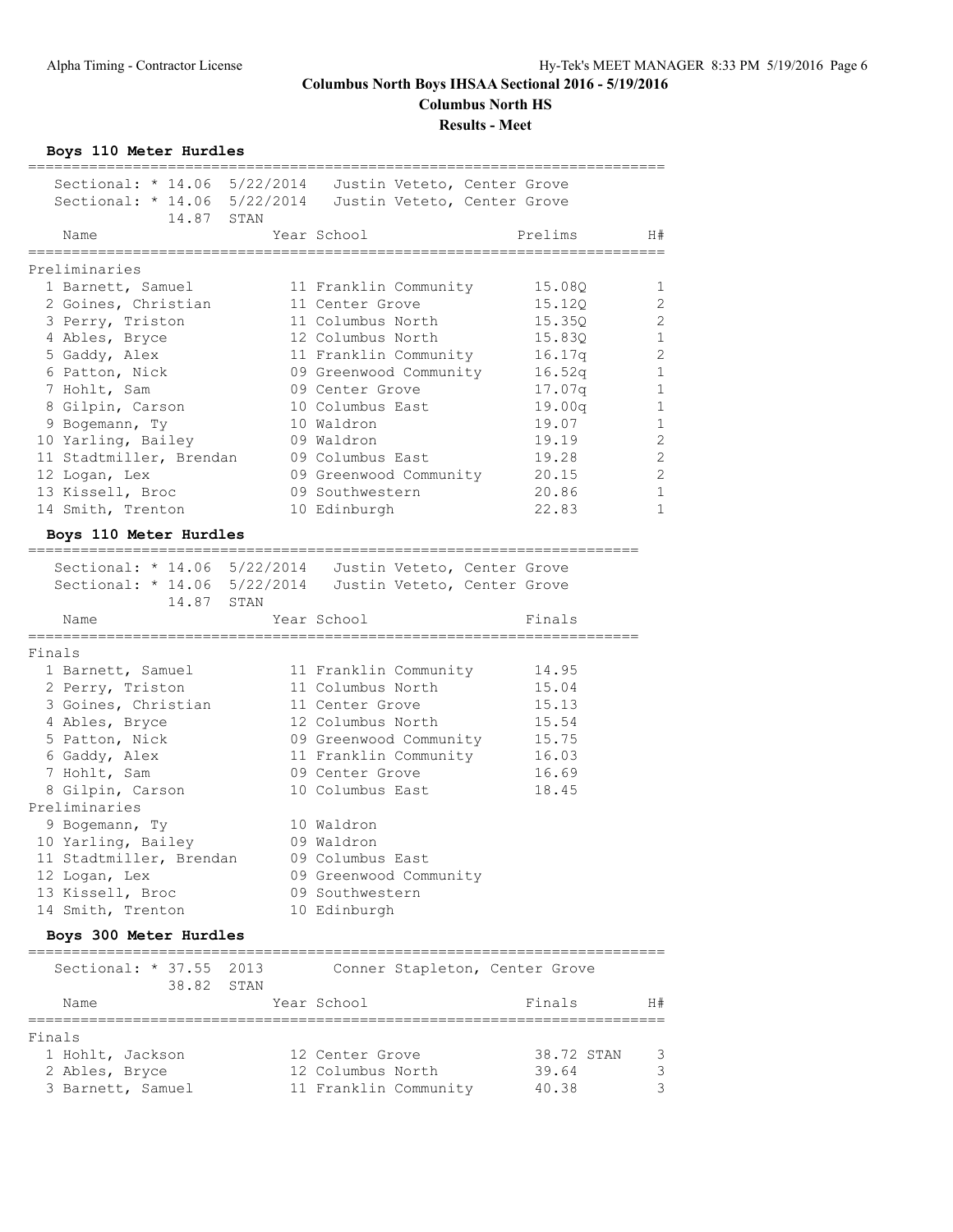# **Columbus North Boys IHSAA Sectional 2016 - 5/19/2016 Columbus North HS**

**Results - Meet**

#### **....Boys 300 Meter Hurdles**

| 4 Gaddy, Alex       | 11 Franklin Community  | 41.12 | 3              |
|---------------------|------------------------|-------|----------------|
| 5 Perry, Triston    | 11 Columbus North      | 42.70 | 3              |
| 6 Hohlt, Sam        | 09 Center Grove        | 42.75 | 3              |
| 7 Brown, Jaylin     | 11 Indian Creek        | 44.00 | 3              |
| 8 Patton, Nick      | 09 Greenwood Community | 44.52 | 3              |
| 9 Logan, Lex        | 09 Greenwood Community | 44.60 | $\mathfrak{D}$ |
| 10 Rupp, Owen       | 09 Columbus East       | 46.01 | 2              |
| 11 Baker, Jared     | 09 Columbus East       | 46.36 | $\mathcal{L}$  |
| 12 Stevens, Zachary | 12 Southwestern        | 48.15 | $\mathcal{L}$  |
| 13 Sweet, Joe       | 10 Hauser              | 49.41 |                |
| 14 Yarling, Bailey  | 09 Waldron             | 49.73 | $\mathcal{L}$  |
| 15 Bogemann, Ty     | 10 Waldron             | 50.17 | $\mathcal{L}$  |
| 16 Burton, Bryce    | 09 Edinburgh           | 53.80 |                |
| 17 Smith, Trenton   | 10 Edinburgh           | 57.07 |                |

#### **Boys 4x100 Meter Relay**

========================================================================= Sectional: \* 42.71 2009 Columbus East, Columbus Eas D Davis, J McLaurine, D Wilson, A Miller 42.55 STAN School Finals H# ========================================================================= 1 Center Grove<br>
1 McCoy, Titus 11 2 Smith, Zak 12<br>
2 Smith, Zak 12<br>
4 Yeast, Russ 11 1) McCoy, Titus 11 2) Smith, Zak 12 3) Mason, Grant 11 4) Yeast, Russ 11 2 Columbus North 43.49 2 1) Algee, Alex 12 2) Bandy, Cortez 10 3) Burton, Mitchell 11 4) Flemmons, Jaylen 10 3 Columbus East 43.77 2<br>
1) Hogan, Jamon 10 2) O'Neal, Thomas 11<br>
3) O'Neal, Steven 12 4) Wilson, Cam 11 1) Hogan, Jamon 10 2) O'Neal, Thomas 11 3) O'Neal, Steven 12 4) Wilson, Cam 11 4 Franklin Community 3 and 46.00 2 1) McCann, Riley 10 2) Murr, Travis 11 3) Jones, James 11 4) Reed, Thomas 10 5 Greenwood Community 46.15 2 1) Socks, William 10 2) Compton, Noah 10 3) Patton, Nick 09 4) Meyers, R.J. 10 6 Indian Creek 46.29 2 1) Silva, Jose 11 2) Hogue, Bryce 11 3) Lacey, Isaiah 09 1988 - 40 Sisson, Peyton 10 7 Edinburgh 1986 – 1987 – 1988 – 1988 – 1988 – 1988 – 1988 – 1988 – 1988 – 1988 – 1988 – 1988 – 1988 – 1988 – 1 1) Godsey, Grant 09 2) Smith, Shane 12 3) Moore, Cameron 11 4) Ruch, Marcus 12 -- Hauser DNF 1 1) Hunter, Joe 09 2) Sweet, Aaron 12 3) Wilson, Clayton 11 (4) Wilson, Connor 11 **Boys 4x400 Meter Relay** ========================================================================= Sectional: \* 3:20.52 2013 Center Grove, Center Grove

 C Stapleton, M Swann, E Tandy, J Veteto 3:20.92 STAN School Finals H# =========================================================================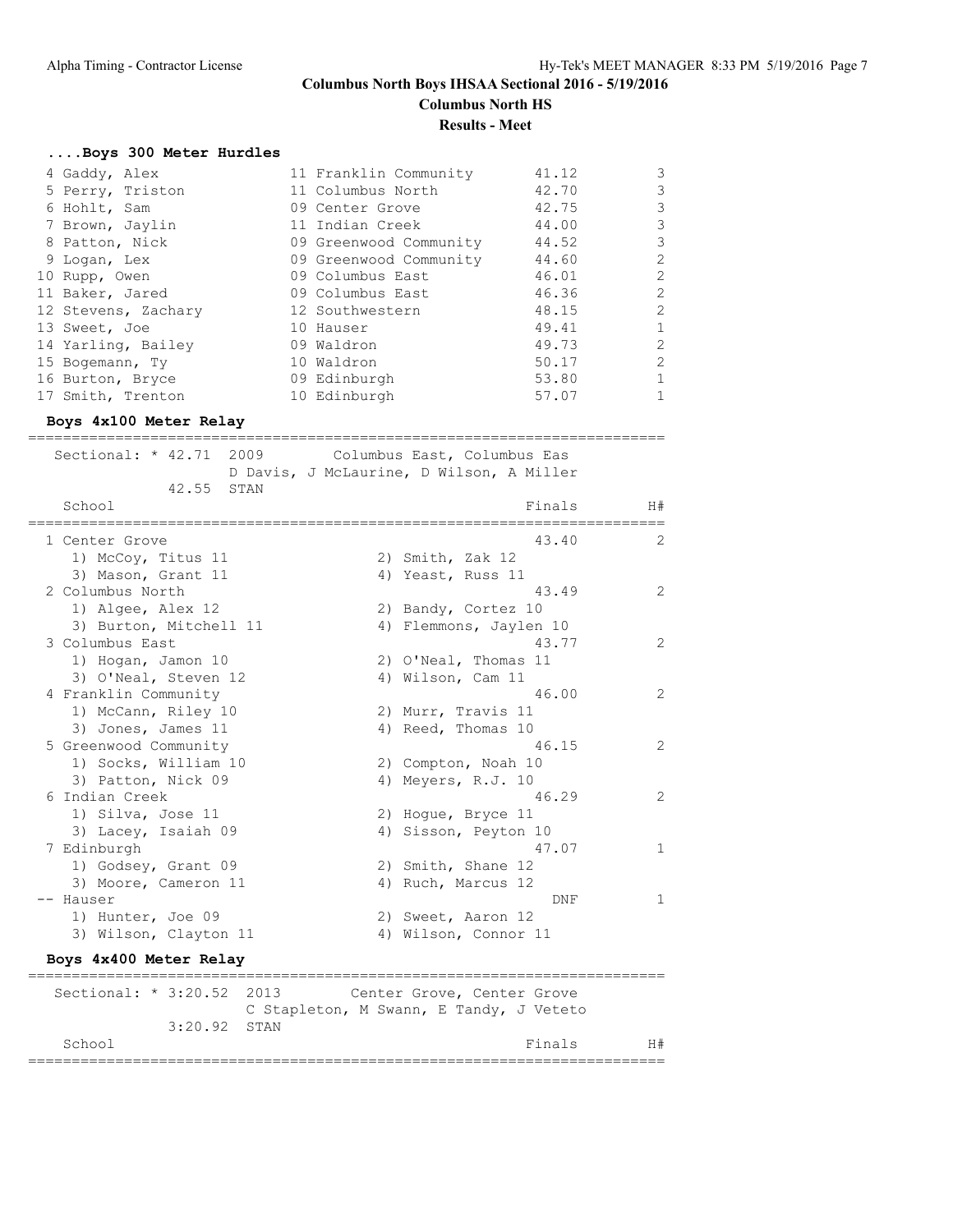**Columbus North HS**

#### **Results - Meet**

#### **....Boys 4x400 Meter Relay**

| 1 Center Grove                                                | 3:25.58                                 | 2 |
|---------------------------------------------------------------|-----------------------------------------|---|
| 1) Bontrager, Logan 11                                        | 2) Boyer, Tyler 11                      |   |
| 3) Smith, Zak 12                                              | 4) Hohlt, Jackson 12                    |   |
| 1:42.316 (1:42.316) 2:34.308 (51.992) 3:25.578 (51.270)       |                                         |   |
| 2 Franklin Community                                          | 3:28.15                                 | 2 |
| 1) Barnett, Samuel 11                                         | 2) Brown, Jacob 09                      |   |
| 3) McGaha, Chandler 11                                        | 4) Fromer, Tyler 10                     |   |
| 1:45.719 (1:45.719) 2:37.536 (51.818) 3:28.142 (50.606)       |                                         |   |
| 3 Columbus East                                               | 3:28.52                                 | 2 |
| 1) O'Neal, Thomas 11                                          | 2) Pettit, Caleb 10                     |   |
| 3) Wilson, Cam 11                                             | 4) O'Neal, Steven 12                    |   |
| 1:46.678 (1:46.678) 2:37.791 (51.113) 3:28.512 (50.722)       |                                         |   |
| 4 Columbus North                                              | 3:30.10                                 | 2 |
| 1) Pflueger, Robert 11                                        | 2) Ables, Bryce 12                      |   |
| 3) Algee, Alex 12                                             | 4) Steward, Chandler 12                 |   |
| $1:46.042$ (1:46.042) 2:38.474 (52.432) 3:30.094 (51.620)     |                                         |   |
| 5 Indian Creek                                                | 3:34.59                                 | 2 |
| 1) Brown, Jaylin 11                                           | 2) Sisson, Peyton 10                    |   |
| 3) Spruill, Dalton 11                                         | 4) Hogue, Bryce 11                      |   |
| 1:48.026 (1:48.026) 2:42.325 (54.299) 3:34.586 (52.262)       |                                         |   |
| 6 Southwestern (Shelbyville)                                  | 3:50.24                                 | 1 |
| 1) Stevens, Zachary 12                                        | 2) Shackelford, Steffen 11              |   |
| 3) Kirschbaum, Adam 11 (4) Sample, Aidan 10                   |                                         |   |
| $1:59.655$ (1:59.655) 2:56.555 (56.900) 3:50.239 (53.685)     |                                         |   |
| 7 Edinburgh                                                   | 3:52.46                                 | 1 |
| 1) Ruch, Marcus 12                                            | 2) Smith, Shane 12                      |   |
| 3) Lollar, Addison 11                                         | 4) Moore, Cameron 11                    |   |
| $1:59.477$ (1:59.477) $2:54.878$ (55.402) $3:52.455$ (57.578) |                                         |   |
| 8 Waldron                                                     | 3:58.89                                 | 1 |
| 1) Branam, Kaden 11                                           | 2) Simpson, Collin 10                   |   |
| 3) Flippen, Bryce 09                                          | 4) Harker, Samuel 09                    |   |
| $1:57.561$ $(1:57.561)$                                       | 2:58.202 (1:00.642) 3:58.889 (1:00.688) |   |
| 9 Greenwood Community                                         | 4:00.42                                 | 2 |
| 1) Pine, Ethan 10                                             | 2) Schroering, Alec 11                  |   |
| 3) Terhune, Conner 10                                         | 4) Oskins, Lucas 11                     |   |
| 1:55.272 (1:55.272) 2:57.021 (1:01.749) 4:00.416 (1:03.396)   |                                         |   |

#### **Boys 4x800 Meter Relay**

====================================================================== Sectional: \* 7:52.07 2010 Columbus North, Columbus Nor C Kelsey, A Beiriger, G Ocasio, A Diehn 7:57.07 STAN School Finals ====================================================================== 1 Greenwood Community 8:02.75 1) Oskins, Lucas 11 2) Smith, Hunter 12 3) Terhune, Conner 10 4) Pine, Ethan 10 1:00.533 (1:00.533) 2:05.060 (1:04.528) 3:00.923 (55.863) 4:03.317 (1:02.395) 5:02.557 (59.240) 6:04.601 (1:02.045) 7:04.039 (59.438) 8:02.746 (58.708) 2 Center Grove 8:05.18 1) Jones, Christopher 10 2) Libke, Zane 11 3) Rhoten, Noah 11 4) Sauter, Reed 12 59.911 (59.911) 2:02.487 (1:02.576) 2:59.489 (57.002) 4:03.720 (1:04.232) 5:02.750 (59.030) 6:04.981 (1:02.232) 7:03.954 (58.973) 8:05.179 (1:01.225)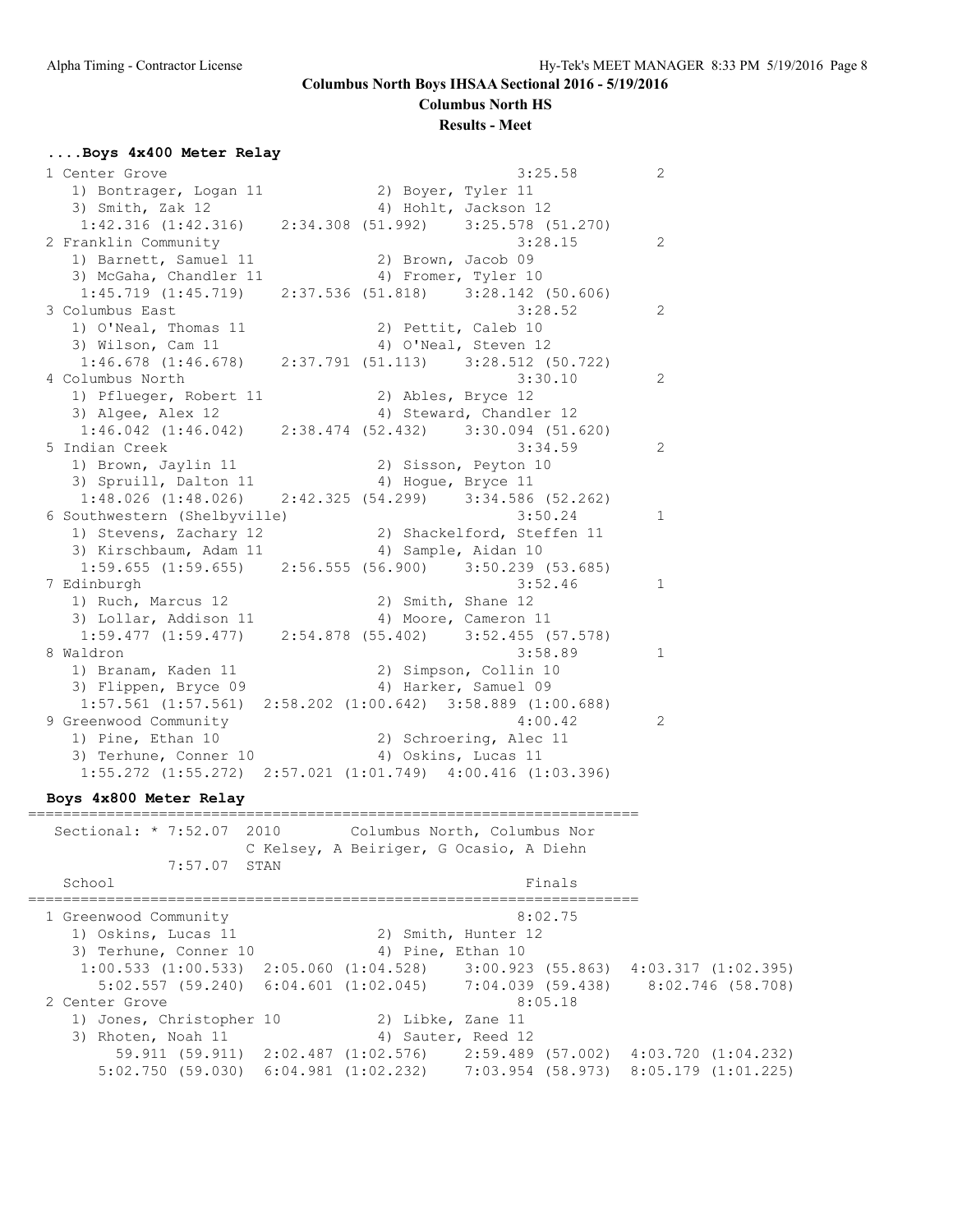**Columbus North HS**

#### **Results - Meet**

#### **....Boys 4x800 Meter Relay**

 3 Columbus North 8:09.50 1) Brooks, Elijah 11 2) Rankin, Ben 12 3) Singhal, Ahaan 12 4) Steward, Chandler 12 1:00.923 (1:00.923) 2:04.313 (1:03.390) 3:03.750 (59.438) 4:07.177 (1:03.428) 5:05.850 (58.673) 6:08.350 (1:02.500) 7:05.127 (56.778) 8:09.494 (1:04.368) 4 Franklin Community 8:19.22 1) Atkison, Owen 09 2) Hostetter, Peter 12 3) Brown, Jacob 09 4) McGaha, Chandler 11 1:00.829 (1:00.829) 2:05.566 (1:04.738) 3:05.096 (59.530) 4:08.586 (1:03.490) 5:10.337 (1:01.752) 6:16.207 (1:05.870) 7:15.039 (58.832) 8:19.214 (1:04.176) 5 Columbus East 8:19.90 1) Bean, Paul 11 2) Deshmukh, Shaunak 12 3) Vancuren, Isaac 09 (4) Galle, Alex 12 1:01.913 (1:01.913) 2:07.616 (1:05.703) 3:07.726 (1:00.110) 4:11.534 (1:03.809) 5:12.036 (1:00.502) 6:16.646 (1:04.610) 7:15.793 (59.148) 8:19.900 (1:04.108) 6 Indian Creek 8:21.41 1) Bowman, Sean 11 2) Spruill, Dalton 11 3) Dawson, Tucker 12 (4) Decker, Nate 09 1:00.621 (1:00.621) 2:03.327 (1:02.706) 3:03.986 (1:00.659) 4:10.471 (1:06.486) 5:11.320 (1:00.849) 6:16.781 (1:05.462) 7:16.887 (1:00.106) 8:21.401 (1:04.515) 7 Hauser 9:33.42 1) Albright, Hunter 11 2) Everroad, Austin 11 3) Sweet, Matt 10 4) Seelye, David 10 1:06.024 (1:06.024) 2:21.790 (1:15.766) 3:28.184 (1:06.395) 4:48.587 (1:20.403) 5:53.403 (1:04.816) 7:14.039 (1:20.636) 8:18.003 (1:03.965) 9:33.414 (1:15.412)

**Boys High Jump** ======================================================================

| 6-04.00 STAN                                 | Sectional: * 6-09.50 1987 Jeff Smith (GWOO), Greenwood |             |
|----------------------------------------------|--------------------------------------------------------|-------------|
| Name                                         | Year School                                            | Finals      |
|                                              | 1 Branam, Kaden 11 Waldron 6-06.00 STAN                |             |
|                                              | 5-06 5-08 5-10 6-00 6-01 6-02 6-03 6-04 6-05 6-06 6-07 |             |
|                                              | 0 0 0 0 0 0 XO 0 0 XXO XXO XXX                         |             |
|                                              | 2 Goines, Christian 11 Center Grove 6-04.00 STAN       |             |
|                                              | 5-06 5-08 5-10 6-00 6-01 6-02 6-03 6-04 6-05           |             |
|                                              | P O O O O XO XO XXO XXX                                |             |
|                                              | 3 O'Neal, Thomas 11 Columbus East 6-02.00              |             |
| 5-06 5-08 5-10 6-00 6-01 6-02 6-03           |                                                        |             |
|                                              | P P XO XXO XXO XXO XXX                                 |             |
|                                              | 4 Keith, Jacob 09 Center Grove                         | $6 - 01.00$ |
| $5-06$ $5-08$ $5-10$ $6-00$ $6-01$ $6-02$    |                                                        |             |
| O XO O XO XO XXX                             |                                                        |             |
|                                              | 5 Huser, Harley 11 Columbus North                      | 6-00.00     |
| $5 - 06$ $5 - 08$ $5 - 10$ $6 - 00$ $6 - 01$ |                                                        |             |
| P O O XXO XXX                                |                                                        |             |
|                                              | 6 Shackelford, Steffen 11 Southwestern                 | $5 - 10.00$ |
| $5 - 06$ $5 - 08$ $5 - 10$ $6 - 00$          |                                                        |             |
| $O$ $O$ $O$ $XXX$                            |                                                        |             |
| 7 King, Alex                                 | 10 Columbus North J5-10.00                             |             |
| $5 - 06$ $5 - 08$ $5 - 10$ $6 - 00$          |                                                        |             |
| OXXO OXXX                                    |                                                        |             |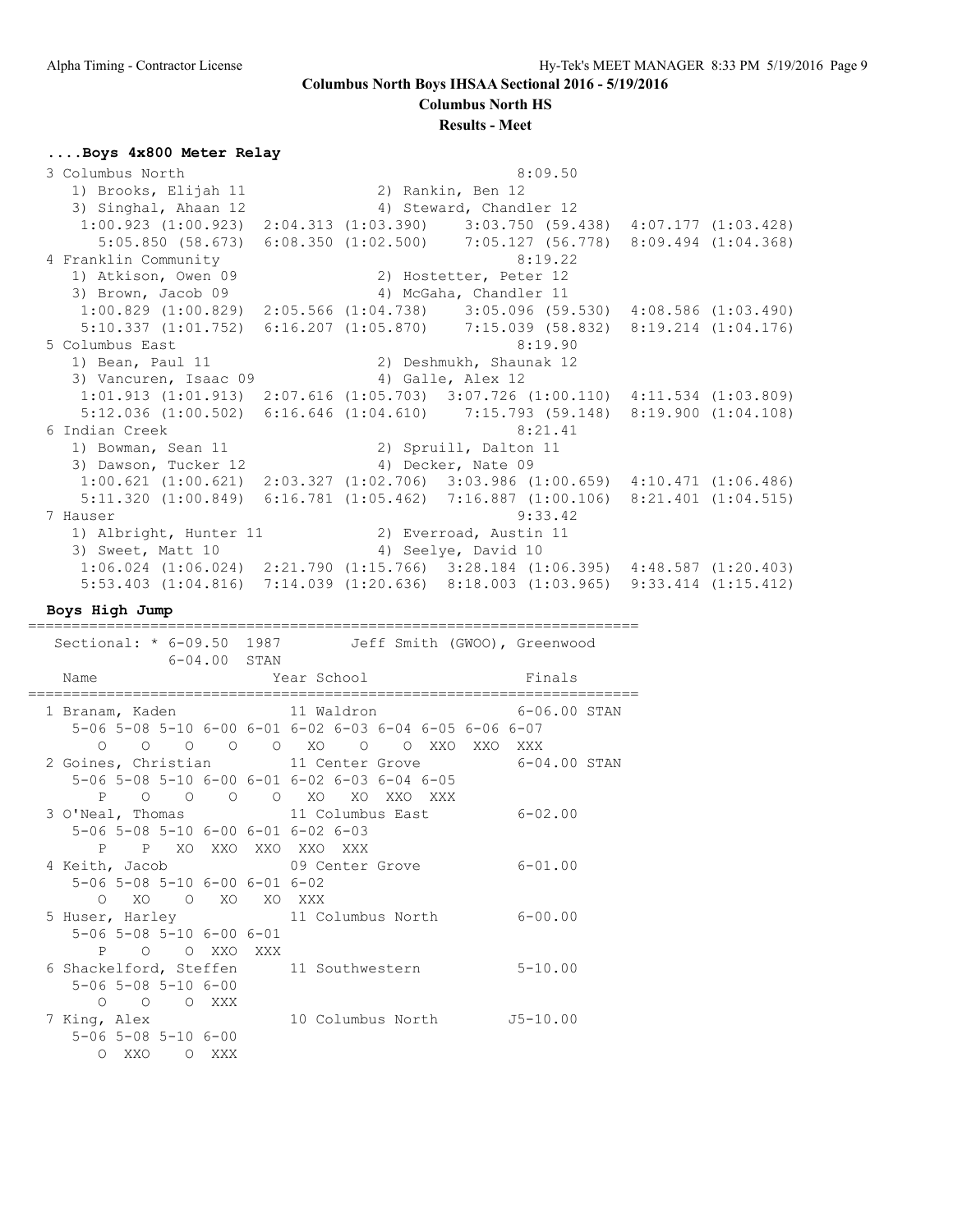**Columbus North HS**

**Results - Meet**

| Boys High Jump<br>8 Gaddy, Alex<br>$5 - 06$ $5 - 08$ $5 - 10$<br>O O XXX | 11 Franklin Community 5-08.00                                                                                                                                                                  |               |  |
|--------------------------------------------------------------------------|------------------------------------------------------------------------------------------------------------------------------------------------------------------------------------------------|---------------|--|
| 9 Poindexter, Luke<br>$5 - 06$ $5 - 08$ $5 - 10$<br>O XO XXX             | 10 Columbus East J5-08.00                                                                                                                                                                      |               |  |
| 10 Harker, Samuel<br>$5 - 06$ $5 - 08$ $5 - 10$<br>O XXO XXX             | 09 Waldron 55-08.00                                                                                                                                                                            |               |  |
| 11 Coy, Matt<br>$5 - 06$ $5 - 08$<br>XO XXX                              | 10 Indian Creek 5-06.00                                                                                                                                                                        |               |  |
| Boys Pole Vault                                                          |                                                                                                                                                                                                |               |  |
| $14 - 06.00$ STAN                                                        | Sectional: * 15-06 2009 Tanner Riley, Center Grove                                                                                                                                             |               |  |
| Name                                                                     | Year School                                                                                                                                                                                    | Finals        |  |
|                                                                          | 1 Hall, Josh 11 Center Grove 14-06.00 STAN<br>8-00 8-06 9-00 9-06 10-00 10-06 11-00 11-06 12-00 12-06 13-00 13-06 13-09 14-00 14-03 14-06 14-05                                                |               |  |
|                                                                          | P P P P P P P P P O P O P XO XO XXO O XXX<br>2 Fehribach, Grant 10 Columbus North 12-00.00<br>8-00 8-06 9-00 9-06 10-00 10-06 11-00 11-06 12-00                                                |               |  |
|                                                                          | 8-00 8-06 9-00 9-06 10-00 10-06 11-00 11-06 12-00<br>P P P P P O O O O                                                                                                                         |               |  |
|                                                                          | 2 Utterback, Payton 11 Franklin Community 12-00.00<br>8-00 8-06 9-00 9-06 10-00 10-06 11-00 11-06 12-00 12-06 13-00<br>P P P P P P P P P P O P XXX<br>5 Walsh, Conner 10 Center Grove 11-06.00 |               |  |
|                                                                          | 8-00 8-06 9-00 9-06 10-00 10-06 11-00 11-06 12-00<br>P P P XO XO XXO O XO XXX                                                                                                                  |               |  |
| $8 - 00$ $8 - 06$ $9 - 00$ $9 - 06$ $10 - 00$<br>P O O XO XXX            | 6 Frazier, Matthew 69 Franklin Community 9-06.00                                                                                                                                               |               |  |
| $8 - 00$ $8 - 06$ $9 - 00$<br>O XO XXX                                   | 7 Sanchez, Pedro 11 Columbus East 8-06.00                                                                                                                                                      |               |  |
| 8 Johnson, Jake<br>$8 - 00$ $8 - 06$ $9 - 00$<br>XO XXO XXX              | 09 Greenwood Community J8-06.00                                                                                                                                                                |               |  |
| 9 Clancy, Ben<br>$8 - 008 - 06$<br>O XXX                                 | 11 Columbus East 8-00.00                                                                                                                                                                       |               |  |
| Boys Long Jump                                                           |                                                                                                                                                                                                |               |  |
| 22-04.75 STAN                                                            | Sectional: * 23-06.50 1987 Jeff Smith (GWOO), Greenwood                                                                                                                                        |               |  |
| Name                                                                     | Year School                                                                                                                                                                                    | Finals        |  |
|                                                                          | 1 Burton, Mitchell 11 Columbus North<br>FOUL 23-02.50 22-06.25 FOUL FOUL FOUL                                                                                                                  | 23-02.50 STAN |  |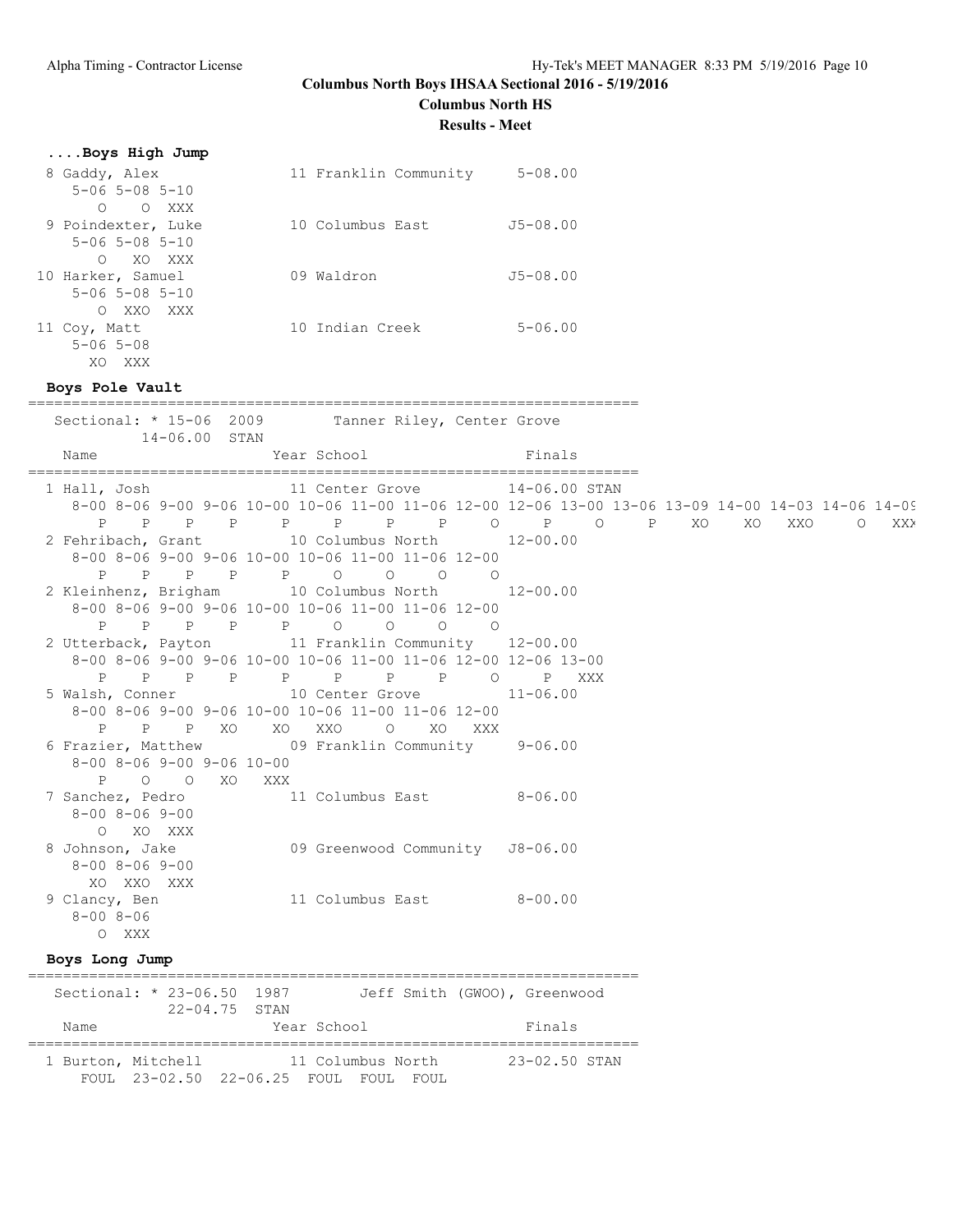### **Columbus North HS**

#### **Results - Meet**

#### **....Boys Long Jump**

| 2 Algee, Alex 12 Columbus North                   | $21 - 04.00$ |
|---------------------------------------------------|--------------|
| FOUL 21-04 FOUL 21-02 FOUL FOUL                   |              |
| 3 Yeast, Russ 11 Center Grove 20-11.75            |              |
| 20-11.75 19-02 20-00.50 FOUL FOUL FOUL            |              |
| 4 Barnett, Samuel 11 Franklin Community 20-05.75  |              |
| FOUL FOUL 20-05.75 FOUL FOUL 17-07.50             |              |
| 5 Jones, James 11 Franklin Community 19-10.25     |              |
| 19-03.25 FOUL 19-06.75 19-00.75 19-00.75 19-10.25 |              |
| 6 Keith, Jacob<br>09 Center Grove<br>19-06.50     |              |
| FOUL 19-06.50 19-05.75 FOUL FOUL 18-06.25         |              |
| 7 Meyers, R.J. 10 Greenwood Community 19-04.25    |              |
| 19-04.25 19-03 17-11 19-01.25 18-00.75 17-08.25   |              |
| 8 Lacey, Isaiah (18-02.25)                        |              |
| 18-02.25 17-04.50 FOUL 17-00.75 17-08.50 17-04.25 |              |
| 9 Kissell, Broc 69 Southwestern 17-09.25          |              |
| 17-09.25 16-02.25 16-09 17-03.50 15-05 16-04.75   |              |
| 10 Coy, Austin 12 Indian Creek 16-09.75           |              |
| FOUL 16-09.75 FOUL                                |              |
| 11 Logan, Lex 09 Greenwood Community 16-06.25     |              |
| 13-11.50 16-06.25 16-05.50                        |              |
| -- O'Neal, Steven 12 Columbus East                | FOUL         |
| FOUL FOUL FOUL                                    |              |

#### **Boys Shot Put**

Sectional: \* 59-09.50 1979 Kelly McCory (JENCO), Jennings C 54-10.00 STAN Name Year School Finals ====================================================================== 1 Myers, Rhett 12 Columbus East 53-11.50 50-02 50-07.50 FOUL 52-00.50 52-08.50 53-11.50 2 Tennyson, Coleman 11 Columbus North 52-08.50 47-10 FOUL 49-09 49-07 51-02.50 52-08.50 3 Kruchten, Aaron 12 Columbus East 52-02.50 46-11.50 FOUL 49-01.50 FOUL FOUL 52-02.50 4 Daming, Austin 10 Center Grove 49-02.00 48-08.50 48-10 47-11 45-06 47-10.50 49-02 5 Wolford, Hunter 11 Columbus North 46-01.50 44-06 46-01.50 43-08 46-01.50 44-01.50 42-03.50 6 Hart, Ethan 11 Center Grove 43-10.50 FOUL FOUL 43-10.50 FOUL 43-06 41-09.50 7 Young, Nick 10 Greenwood Community 43-08.00 41-10 43-08 41-07 41-06 FOUL 40-06 8 Burchett, Ryder 11 Greenwood Community 43-00.00 43-00 41-04 FOUL 40-03.50 FOUL 42-03 9 Trotter, Pete 11 Hauser 42-01.50 42-01 42-01.50 40-07 41-00 FOUL 42-01.50 10 Cheam, Manny 10 Franklin Community 40-02.00 39-01 39-02.50 40-02 11 Burton, Bryce 69 Edinburgh 39-11.00 39-11 39-00 37-04.50<br>12 Bellmore, Cole 11 Franklin Community 39-09.50 39-09.50 38-08 FOUL 13 McClure, Blake 09 Southwestern 37-09.50 36-06.50 37-07 37-09.50

======================================================================